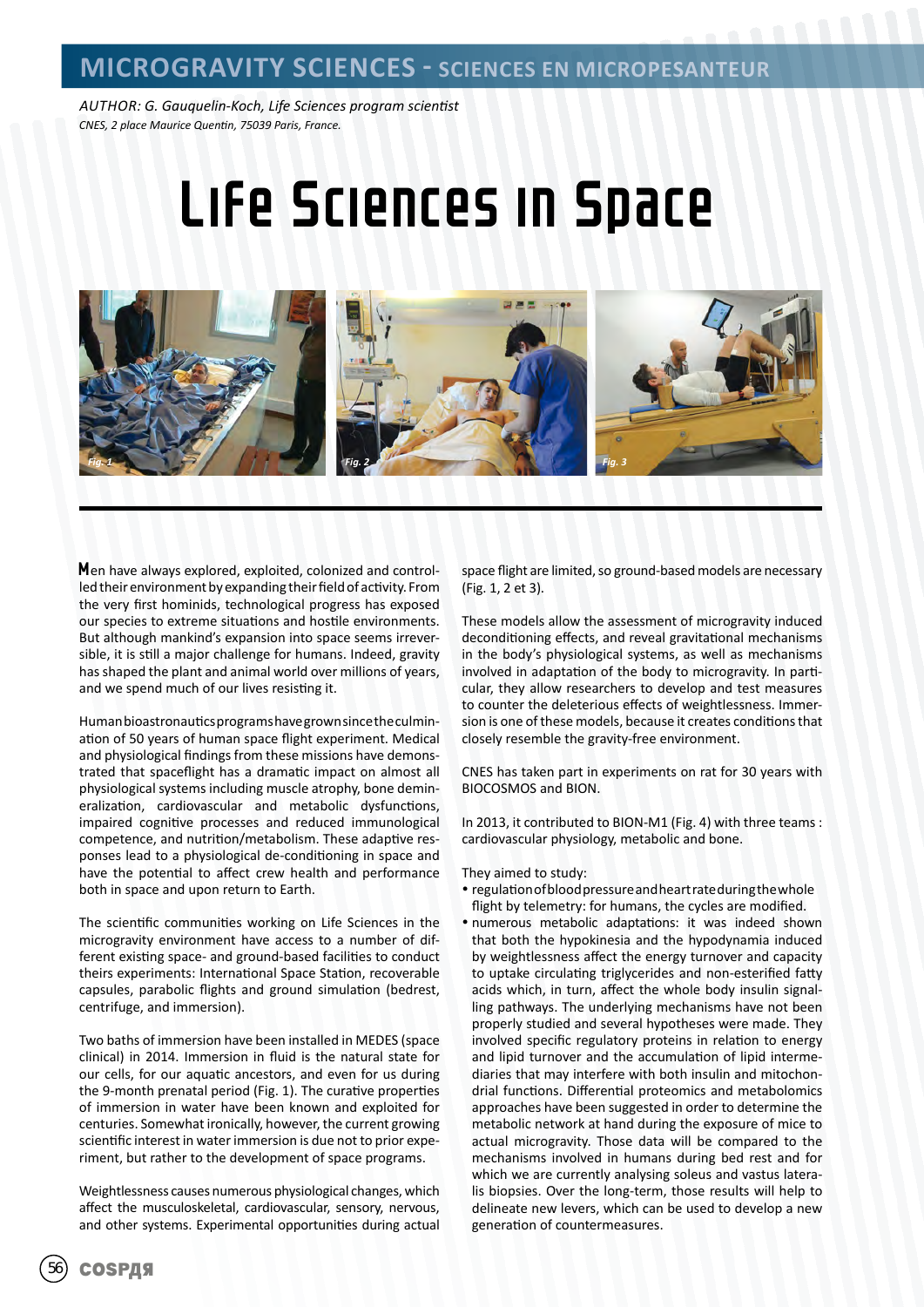

 knowledge of trabecular bone alterations and concomitant bone cellular changes. In brief, a bone loss with less trabeculae – the remaining ones being thinner – were reported. Bone formation was regularly reported to have decreased while resorption activity was not always impaired. These cellular alterations might be different from those which were reported, based on serum or urine markers, in human cosmonauts. Rodents are still growing and the bone loss seen is also the consequence of altered longitudinal and periosteal expansion.

The new integrative physiology's approach is necessary for bioastronautics research. This integrative approach is obviously enhanced by recent developments in molecular biology and new analytical technologies such as the "omics".

Bioastronautics research has applications in Earth medicine particularly on the physiopathology of metabolism: nutritional questions related to bioastronautics research are very relevant to multiple ground-based related health issues. Potential spin-offs are of a great clinical importance (metabolic syndrome, insulin resistance, dyslipidemia, diabetes, etc.).

The musculoskeletal system is essential for working, locomotion and posture. Maintaining its integrity is essential to mission completion as well as astronaut health during and after the mission. Without countermeasures, all components of the musculoskeletal system adapt themselves to the microgravity environment, and by that way can create damage to tissue structure and function. Bone mass and strength are lost, muscle mass is also lost and morphology is altered, with a loss of muscle strength and endurance. The articles presented by Dr Chopard and Guigandon in this report will review our knowledge of this problem.



#### *[Fig. 1] Bath of dry immersion. © Claude Gharib*

#### *[Fig. 2 et 3]*

*Bedrest campaign 2012-2013 at MEDES. © CNES/Emmanuel GRIMAULT, 2012*

#### *[Fig. 4]*

*Block BIOS containing five cages for the MTB project. The MTB projects (Mice Telemetry in BION) is included in the Russian scientific program BION-M1 and focuses on a dynamic study of cardiovascular parameters of mice, during each phase of flight. © CNES, 2010*

#### *[Fig. 5]*

*Second phase of the bedrest study conducted at the Toulouse space clinic. Measurement of basal metabolism via indirect calorimetry. © CNES/Emmanuel GRIMAULT, 2013*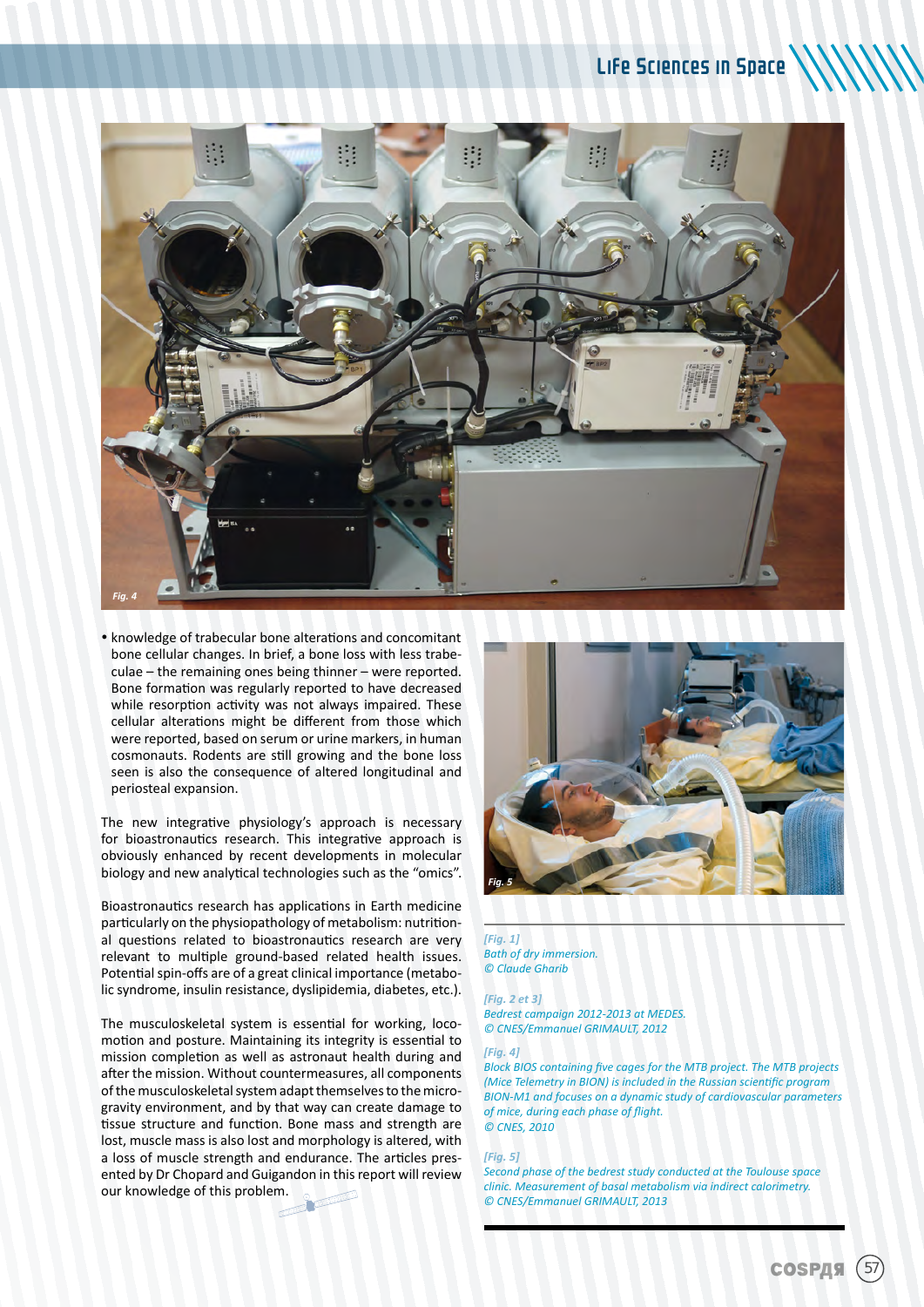### **MICROGRAVITY SCIENCES - SCIENCES EN MICROPESANTEUR**

*(1) DMM, UMR 866, Université Montpellier 1, 2 place Viala, 34060 Montpellier, France.*

## Life Sciences in Space

*Using transcriptomic to define muscle deconditioning with microgravity and evaluate countermeasures*

Utiliser la transcriptomique pour définir/prévenir le déconditionnement musculaire en microgravité

**Abstract:** Microgravity has a dramatic impact on human physiology, illustrated in particular, with skeletal muscle impairment. A thorough understanding of the mechanisms leading to loss of muscle mass and structural disorders is necessary to define efficient spaceflight countermeasures. Our objective is to use transcriptomics, a commonly used large-scale approach. This would allow us to make timely and more accurate predictions on the nature of the networks that vary in atrophying muscle and will strongly contribute to designing optimal countermeasures.

**Résumé :** L'environnement en microgravité entraîne une fragilisation et un déconditionnement musculaire. Notre objectif est, à l'aide de techniques de transcriptomique, d'élaborer une large base de données et d'étudier les effets de la microgravité, réelle ou simulée, sur le transcriptome des muscles striés squelettiques. Ces travaux contribuent à la définition du déconditionnement musculaire et particulièrement à l'évaluation et l'optimisation des contremesures.

Current missions on the International Space Station (ISS) and future Moon or Mars exploration involve long-term manned missions. In this context, several studies have previously demonstrated the negative impact of microgravity on human physiology and, especially, the detrimental effects on the structure and function of the musculoskeletal apparatus [1].

From the last four decades of intense space-related medical research, it is clear that limb skeletal muscle is particularly sensitive to microgravity-induced deterioration in both structure and function. Muscle deconditioning is mainly characterized by a loss of muscle mass, decreased fiber cross-sectional area, reduced force, changes in phenotype, increased fatigability, insulin resistance, and fat infiltration. These changes translate into severe mobility impairment thereby reducing considerably the overall work capacity [2].

Transcriptomics have for many years contributed to increasing our knowledge of the events involved in skeletal muscle atrophy by providing detailed profiling information and accurate descriptors [3]. Together with powerful bioinformatics software, transcriptomics appears as a commonly used largescale approach to study atrophy.

One of the objectives of such studies is to develop relevant biomarkers and molecular signatures of the atrophying and remodeling processes.

Moreover, these systematic and powerful tools also contribute to the identification of additional signalling pathways that may be involved in mediating the atrophic response. This unique and innovative approach allows us to make timely and more accurate predictions on the nature of the networks that vary in atrophying muscle during simulated microgravity and strongly contribute to designing optimal countermeasures [3].

During ESA MEP bed rest study (Cologne, DLR) we investigated the effects of 21 days of head-down-tilt bed rest in ten healthy male test subjects.

The study was conducted in a classical cross-over design [4]. The main hypothesis of MEP study was that supplementing high protein intake (1.2 g/kg body weight/d plus 0.6 g/kg body weight/d whey protein) with alkaline salts (90 mmol potassium bicarbonate/d) would maintain lean body mass during bed rest without increasing bone resorption.

Pre- and post-bed rest soleus biopsies from subjects (control and nutrition group) have been frozen in liquid nitrogen and stored at -80 °C until analysis. Classic and validated protocols have been used for RNA isolation and analysis. 200 ng of total RNA samples have been labeled with Cy3 dye using the low RNA input QuickAmp kit (Agilent) and labeled cRNA probe have been hybridized on SurePrint G3 Human Gene Expression 8x60K v2 Agilent microarrays. Microarray data analysis was performed using functions of the limma package available from Bioconductor (http://www.bioconductor.org). Data were normalized using the quantile algorithm. A linear model approach was used to estimate log fold-changes, and compute moderated t-statistics and p-values for each comparison of interest. A p-value below 0.05 after Benjamini-Hochberg adjustment was considered significant. Data from expression microarrays were analyzed for enrichment in biological terms (Gene Ontology molecular function and canonical pathways) and biological networks were built using Ingenuity Pathway Analysis software, as shown by an example on Fig. 2C (http://www.ingenuity.com/).

Our preliminary results show a total of 1 170 differentially expressed genes, selected in control and nutrition group. We identified 969 mRNAs whose expression was modified in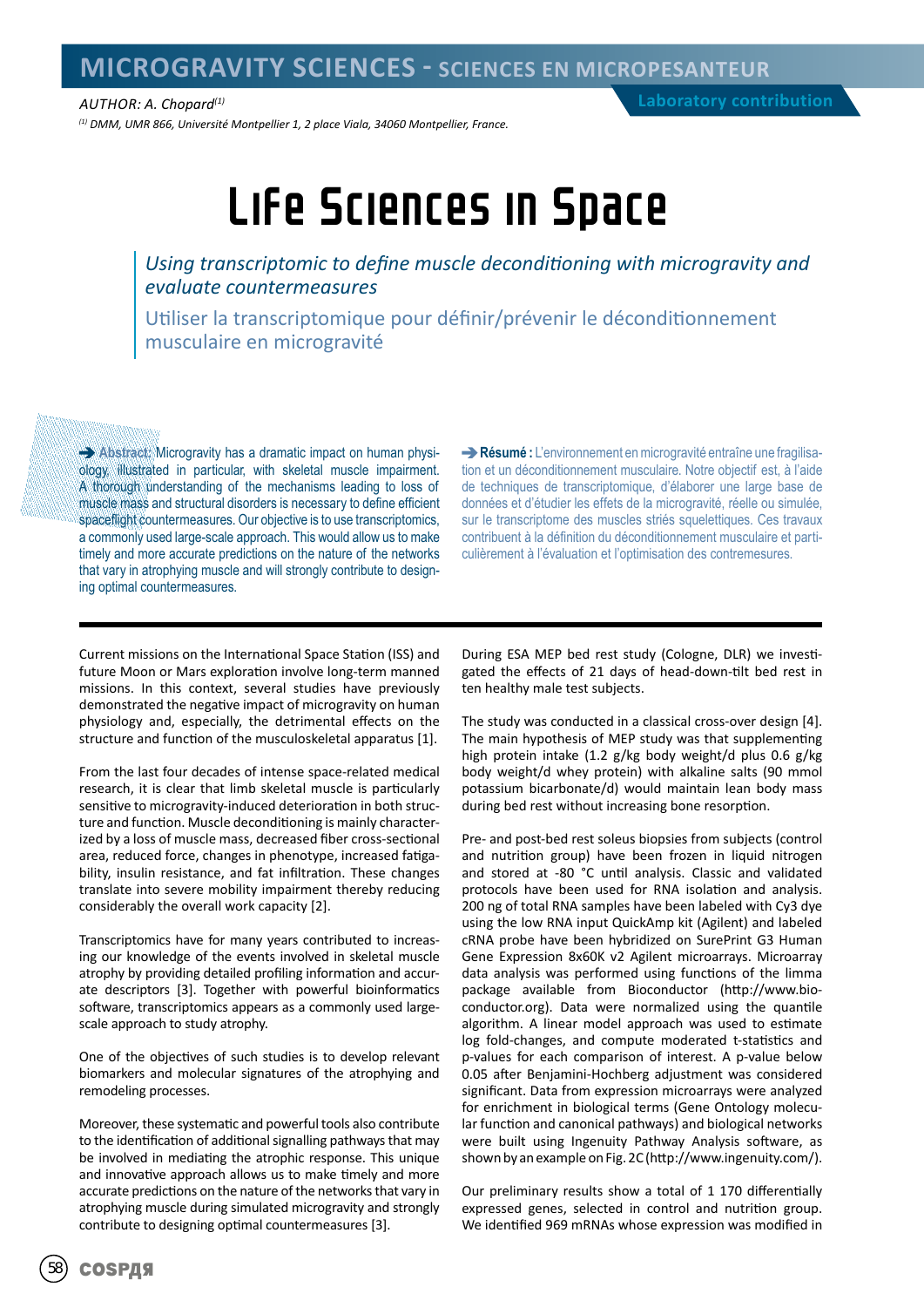### Life Sciences in Space





soleus during bedrest only and 485 during bedrest + nutrition (Fig. 2). Nutrition countermeasure demonstrated compensatory effects, decreasing the number of differentially expressed mRNAs by 50%.

These results will allow us to build and complete a large database of the changes occurring during bed rest and those triggered by the different countermeasures. Together, our transcriptomics approach will contribute to obtaining a comprehensive overview of the signaling pathways and functional networks involved in skeletal muscle remodeling during simulated microgravity and strongly contribute to designing optimal countermeasures. ă.

#### *[Fig. 1]*

*Second phase of the bedrest study conducted at the Toulouse space clinic. © CNES/Emmanuel GRIMAULT, 2013*

#### *[Fig. 2]*

*Preliminary results from skeletal muscle microarray analysis.* 

*A: Venn diagram showing the number of differential genes in both groups after bed rest. B: MA-plots of microarray data in both groups. C: Example of functional networks (mitochondrial functions) obtained with Ingenuity Pathway Analysis software (green colour: downregulated genes). © Agnès Chopard*

#### **REFERENCES**

[1] Fitts, R.H., Riley, D.R., and Widrick, J.J. (2001), Functional and structural adaptations of skeletal muscle to microgravity, *J Exp Biol*, **204**, 3201- 3208.

[2] Chopard, A., Hillock, S., and Jasmin, B.J. (2009b), Molecular Events and Signalling Pathways Involved in Skeletal Muscle Disuse-induced Atrophy and the Impact of Countermeasures, *J Cell Mol Med*, **13**, 3032-3050.

[3] Chopard, A., Lecunff, M., Danger, R., Lamirault, G., Bihouee, A., Teusan, R., Jasmin, B.J., Marini, J.F., and Leger, J.J. (2009a), Large-scale mRNA analysis of female skeletal muscles during 60 days of bed rest with and without exercise or dietary protein supplementation as countermeasures, *Physiol Genomics* **38**, 291-302.

[4] Buehlmeier, J., Mulder, E., Noppe, A., Frings-Meuthen, P., Angerer, O., Rudwill, F., Biolo, G., Smith, S.M., Blanc, S., Heer, M. (2014), A combination of whey protein and potassium bicarbonate supplements during head-downtilt bed rest: presentation of a multidisciplinary randomized controlled trial (MEPstudy), *Acta Astronautica*, **95**, 82-91.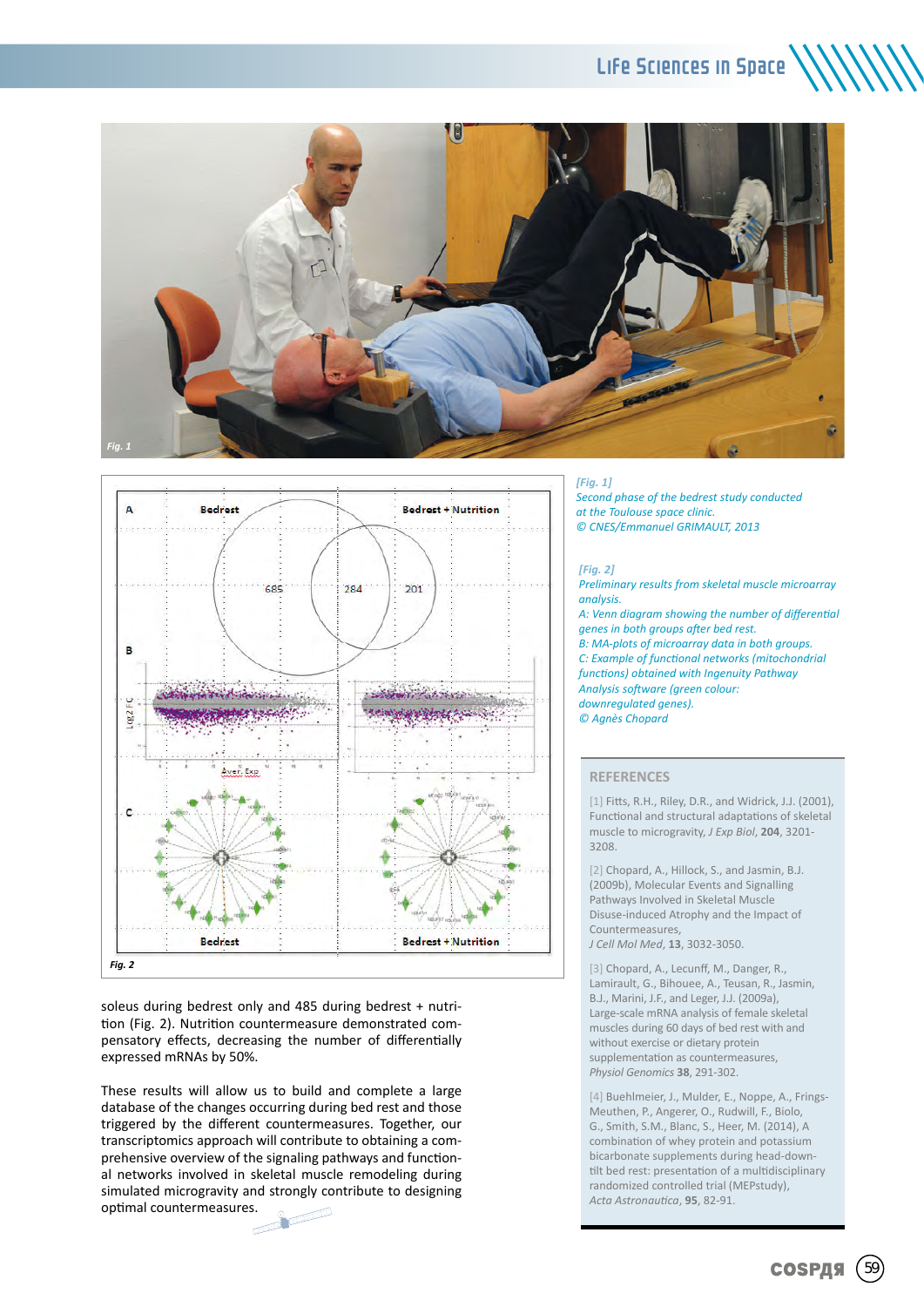*AUTHOR: A. Guignandon(1)*

*(1) LBTO, U1059, Faculté de Médecine, 15 rue Ambroise Paré, 42023 Saint-Etienne Cedex 2, France.*

## Life Sciences in Space

*Bone cells in microgravity-related conditions, a fight-or-flight response?* Les cellules ostéoformatrices en microgravité, une réponse au stress de type « combattre ou fuir » ?

**Abstract:** Bone cells exposed to real microgravity display alterations of their cytoskeleton and focal adhesions (FA), two major mechanosensitive structures. Cytoskeleton (tension) is associated with FA stabilization (Fight) and its depolymerization with FA dispersion and migration (Flight). Osteoblast exposed to microgravity related conditions presented a Flight behavior as opposed to a Fight behavior under 1*g* conditions. Spaceflight effects could be related to excessive FA turnover, events that could be studied using live imaging.

**Résumé :** Les ostéoblastes exposés à des conditions de microgravité présentent des altérations de leur cytosquelette et de leur adhérence focale (FA), deux structures mécanosensibles. La tension du cytoquelette est associée à la stabilisation des FA (Adhérence/ « Combat ») et sa déstabilisation en vol est associée à la migration (« Fuite »). Nos ostéoblastes présentent donc un comportement de fuite en microgravité correspondant à leur incapacité à stabiliser des FA. Ce comportement cellulaire s'explique surement par un fort renouvellement des FA, ce qui pourrait être vérifié en imagerie dynamique.

Cell shape changes and cytoskeletal alterations have been reported by several investigators under microgravity conditions in both adherent and nonadherent cells [1]. Adhesion plaques (FA) that link the intracellular cytoskeleton to the extracellular matrix have a recognized role in mechanotransduction. Our studies in real microgravity provide quantitative data on cell adhesion after 48 to 69 h of microgravity exposure. We collected different types of cell adhesion information on two types of cells. The first type was specifically related to integrin-mediated adhesion and was based on the detection of vinculin and phosphotyrosine at focal adhesion sites by immunostaining.

The second type was not specific and represented physical contact zones at cell/substratum interface as imaged by TRIFM. The image analysis software provided 18 morphometric features describing cellular area, shape, and proportions of vinculin (and phosphotyrosine) spots as well as six topographic features describing the distribution of vinculin.

The parameters mostly affected, for both osteoblasts-like cells, by space exposure were related to FA, suggesting that integrin-dependent adhesion was an effector of microgravity-related changes. The kinetics of vinculin-related changes included a decrease in the mean area of vinculin spots, followed by a more peripheral relocation of spots (Fig. 1).

The mechanical environment is known to be crucial for the maintenance of cell integrity, because the cytoskeletongenerated tension forces that equilibrate external tension are mainly provided by cell-matrix and cell-cell interactions, pressures, and fluid shear stresses. This concept, called tensegrity [2], has led us to the assumption that the alteration of external forces (reduced *g* level, shear stress, and pressure) leads to unbalanced cytoskeletal tension at the beginning of

the flight and that longer exposures will lead to a reduction of cytoskeleton generated tensions.

In regard to this theory, our results showing disappearance of stress fibers as well as disassembly of focal complexes fit well with the assumption of a reduction in membrane contractility when cells are exposed to microgravity. This assumption also fits with the concept known in physiology that cells unable to "fight" (adhere and maintain cell tension) are engaged in migration (dispersion of FA, loss of stress fibers (*i.e.* cell tension)) and adapt to this stressful situation by adoption of a "flight" type response. It has been shown that turnover of focal adhesions was found to be negatively correlated to cell tension [3].

LBTO's studies confirm that exposure of osteoblastic cells to microgravity impairs their cytoskeleton stability, and reduces cellular tension as well as focal adhesion formation or stability [4] leading to reduced fibronectin deposition in MG63 [6]. Harrison's group recently reported similar results and also that zyzin positive contacts were almost absent from contacts established during flight, in osteoblasts thus confirming that focal adhesions in microgravity were less mature than those formed under 1*g* conditions [1].

A general picture clearly emerges: in microgravity-related conditions, osteoblasts will form focal complexes (small, clustered structures, located at the cell edge) that cannot be stabilized into mature focal contacts by internal tension. FA formed in microgravity may present an important turnover due to the reduced cell tension, which would explain their inability to mature into focal/fibrillar ones and to support fibrillogenesis/ matrix deposition. Furthermore, matrix degradation by MMP, known to be up-regulated in bone exposed to microgravity, may also account for the inability of osteoblasts to adhere